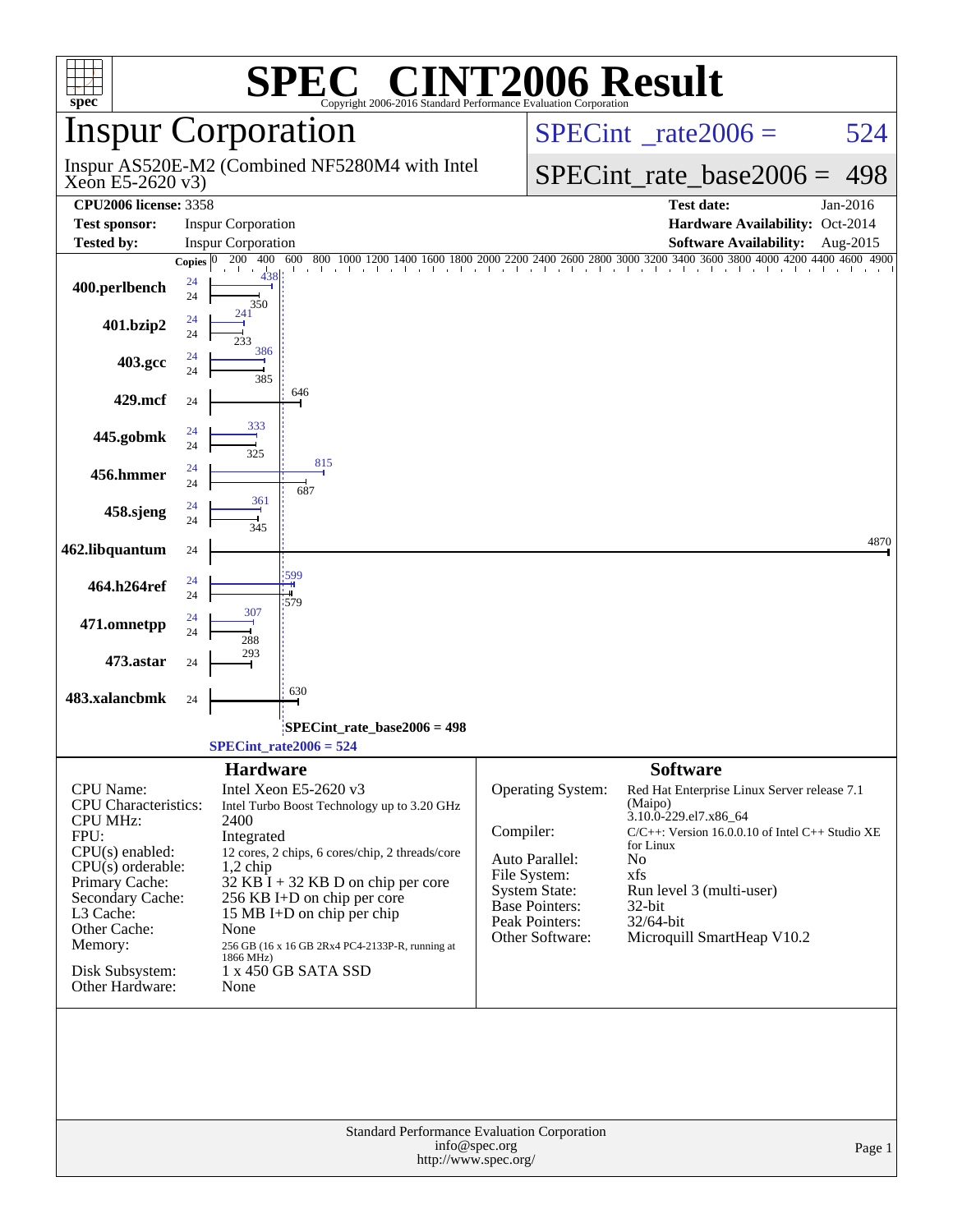

### Inspur Corporation

Xeon E5-2620 v3) Inspur AS520E-M2 (Combined NF5280M4 with Intel SPECint rate $2006 = 524$ 

#### [SPECint\\_rate\\_base2006 =](http://www.spec.org/auto/cpu2006/Docs/result-fields.html#SPECintratebase2006) 498

**[CPU2006 license:](http://www.spec.org/auto/cpu2006/Docs/result-fields.html#CPU2006license)** 3358 **[Test date:](http://www.spec.org/auto/cpu2006/Docs/result-fields.html#Testdate)** Jan-2016 **[Test sponsor:](http://www.spec.org/auto/cpu2006/Docs/result-fields.html#Testsponsor)** Inspur Corporation **[Hardware Availability:](http://www.spec.org/auto/cpu2006/Docs/result-fields.html#HardwareAvailability)** Oct-2014 **[Tested by:](http://www.spec.org/auto/cpu2006/Docs/result-fields.html#Testedby)** Inspur Corporation **[Software Availability:](http://www.spec.org/auto/cpu2006/Docs/result-fields.html#SoftwareAvailability)** Aug-2015

#### **[Results Table](http://www.spec.org/auto/cpu2006/Docs/result-fields.html#ResultsTable)**

|                    | <b>Base</b>   |                |       |                                                                                                          |       |                | <b>Peak</b> |               |                |              |                |              |                |              |
|--------------------|---------------|----------------|-------|----------------------------------------------------------------------------------------------------------|-------|----------------|-------------|---------------|----------------|--------------|----------------|--------------|----------------|--------------|
| <b>Benchmark</b>   | <b>Copies</b> | <b>Seconds</b> | Ratio | <b>Seconds</b>                                                                                           | Ratio | <b>Seconds</b> | Ratio       | <b>Copies</b> | <b>Seconds</b> | <b>Ratio</b> | <b>Seconds</b> | <b>Ratio</b> | <b>Seconds</b> | <b>Ratio</b> |
| 400.perlbench      | 24            | 670            | 350   | 666                                                                                                      | 352   | 671            | 350         | 24            | 536            | 438          | 535            | 438          | 530            | 443          |
| 401.bzip2          | 24            | 994            | 233   | 992                                                                                                      | 233   | 992            | 233         | 24            | 963            | 241          | 961            | 241          | 964            | 240          |
| $403.\mathrm{gcc}$ | 24            | 501            | 385   | 506                                                                                                      | 382   | 500            | 387         | 24            | 501            | 386          | 503            | 384          | 496            | 390          |
| $429$ .mcf         | 24            | 337            | 650   | 340                                                                                                      | 643   | 339            | 646         | 24            | 337            | 650          | 340            | 643          | 339            | 646          |
| $445$ .gobmk       | 24            | 776            | 324   | 775                                                                                                      | 325   | 775            | 325         | 24            | 757            | 332          | 756            | 333          | 757            | 333          |
| 456.hmmer          | 24            | 326            | 687   | 327                                                                                                      | 685   | 326            | 687         | 24            | 275            | 816          | 276            | 811          | 275            | 815          |
| $458$ .sjeng       | 24            | 853            | 340   | 842                                                                                                      | 345   | 842            | 345         | 24            | 798            | 364          | 803            | 361          | 808            | 359          |
| 462.libquantum     | 24            | 102            | 4860  | 102                                                                                                      | 4870  | 102            | 4870        | 24            | 102            | 4860         | 102            | 4870         | 102            | 4870         |
| 464.h264ref        | 24            | 917            | 579   | 936                                                                                                      | 567   | 909            | 584I        | 24            | 886            | 599          | 913            | 582          | 881            | 603          |
| 471.omnetpp        | 24            | 521            | 288   | 521                                                                                                      | 288   | 522            | <b>288</b>  | 24            | 489            | 307          | 488            | 307          | 488            | 307          |
| 473.astar          | 24            | 580            | 290   | 574                                                                                                      | 294   | 576            | 293         | 24            | 580            | 290          | 574            | 294          | 576            | 293          |
| 483.xalancbmk      | 24            | 263            | 630   | 263                                                                                                      | 630   | 263            | 630l        | 24            | 263            | 630          | 263            | 630          | 263            | 630          |
|                    |               |                |       | Results appear in the order in which they were run. Bold underlined text indicates a median measurement. |       |                |             |               |                |              |                |              |                |              |

#### **[Submit Notes](http://www.spec.org/auto/cpu2006/Docs/result-fields.html#SubmitNotes)**

 The numactl mechanism was used to bind copies to processors. The config file option 'submit' was used to generate numactl commands to bind each copy to a specific processor. For details, please see the config file.

#### **[Operating System Notes](http://www.spec.org/auto/cpu2006/Docs/result-fields.html#OperatingSystemNotes)**

Stack size set to unlimited using "ulimit -s unlimited"

#### **[Platform Notes](http://www.spec.org/auto/cpu2006/Docs/result-fields.html#PlatformNotes)**

 BIOS and OS configuration: SCALING\_GOVERNOR set to Performance Hardware Prefetch set to Disable VT Support set to Disable C1E Support set to Disable Sysinfo program /home/CPU2006/config/sysinfo.rev6914 \$Rev: 6914 \$ \$Date:: 2014-06-25 #\$ e3fbb8667b5a285932ceab81e28219e1 running on localhost.localdomain Tue Jan 19 03:23:03 2016

 This section contains SUT (System Under Test) info as seen by some common utilities. To remove or add to this section, see: <http://www.spec.org/cpu2006/Docs/config.html#sysinfo>

 From /proc/cpuinfo model name : Intel(R) Xeon(R) CPU E5-2620 v3 @ 2.40GHz 2 "physical id"s (chips) 24 "processors" Continued on next page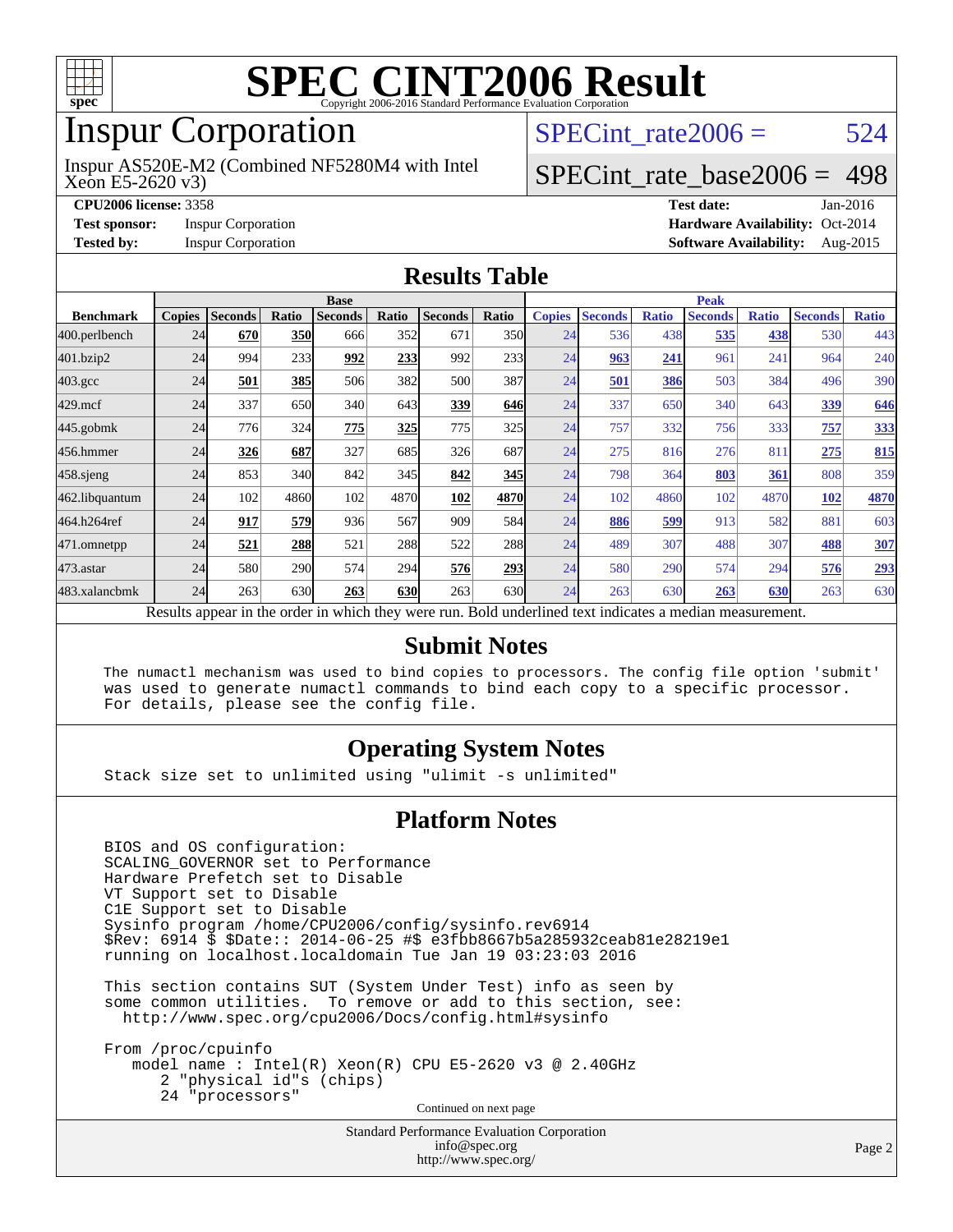

#### Inspur Corporation

Inspur AS520E-M2 (Combined NF5280M4 with Intel

 $SPECint rate2006 = 524$ 

Xeon E5-2620 v3)

[SPECint\\_rate\\_base2006 =](http://www.spec.org/auto/cpu2006/Docs/result-fields.html#SPECintratebase2006) 498

**[CPU2006 license:](http://www.spec.org/auto/cpu2006/Docs/result-fields.html#CPU2006license)** 3358 **[Test date:](http://www.spec.org/auto/cpu2006/Docs/result-fields.html#Testdate)** Jan-2016 **[Test sponsor:](http://www.spec.org/auto/cpu2006/Docs/result-fields.html#Testsponsor)** Inspur Corporation **[Hardware Availability:](http://www.spec.org/auto/cpu2006/Docs/result-fields.html#HardwareAvailability)** Oct-2014 **[Tested by:](http://www.spec.org/auto/cpu2006/Docs/result-fields.html#Testedby)** Inspur Corporation **[Software Availability:](http://www.spec.org/auto/cpu2006/Docs/result-fields.html#SoftwareAvailability)** Aug-2015

#### **[Platform Notes \(Continued\)](http://www.spec.org/auto/cpu2006/Docs/result-fields.html#PlatformNotes)**

Standard Performance Evaluation Corporation [info@spec.org](mailto:info@spec.org) cores, siblings (Caution: counting these is hw and system dependent. The following excerpts from /proc/cpuinfo might not be reliable. Use with caution.) cpu cores : 6 siblings : 12 physical 0: cores 0 1 2 3 4 5 physical 1: cores 0 1 2 3 4 5 cache size : 15360 KB From /proc/meminfo<br>MemTotal: 263859980 kB HugePages\_Total: 0 Hugepagesize: 2048 kB From /etc/\*release\* /etc/\*version\* os-release: NAME="Red Hat Enterprise Linux Server" VERSION="7.1 (Maipo)" ID="rhel" ID\_LIKE="fedora" VERSION\_ID="7.1" PRETTY\_NAME="Red Hat Enterprise Linux Server 7.1 (Maipo)" ANSI\_COLOR="0;31" CPE\_NAME="cpe:/o:redhat:enterprise\_linux:7.1:GA:server" redhat-release: Red Hat Enterprise Linux Server release 7.1 (Maipo) system-release: Red Hat Enterprise Linux Server release 7.1 (Maipo) system-release-cpe: cpe:/o:redhat:enterprise\_linux:7.1:ga:server uname -a: Linux localhost.localdomain 3.10.0-229.el7.x86\_64 #1 SMP Thu Jan 29 18:37:38 EST 2015 x86\_64 x86\_64 x86\_64 GNU/Linux run-level 3 Jan 13 04:17 SPEC is set to: /home/CPU2006 Filesystem Type Size Used Avail Use% Mounted on<br>/dev/mapper/rhel-home xfs 393G 30G 364G 8% /home /dev/mapper/rhel-home xfs 393G Additional information from dmidecode: Warning: Use caution when you interpret this section. The 'dmidecode' program reads system data which is "intended to allow hardware to be accurately determined", but the intent may not be met, as there are frequent changes to hardware, firmware, and the "DMTF SMBIOS" standard. BIOS American Megatrends Inc. 4.0.1 10/30/2014 Memory: 8x NO DIMM NO DIMM 16x Samsung M393A2G40DB0-CPB 16 GB 2 rank 2133 MHz, configured at 1866 MHz (End of data from sysinfo program)

<http://www.spec.org/>

Page 3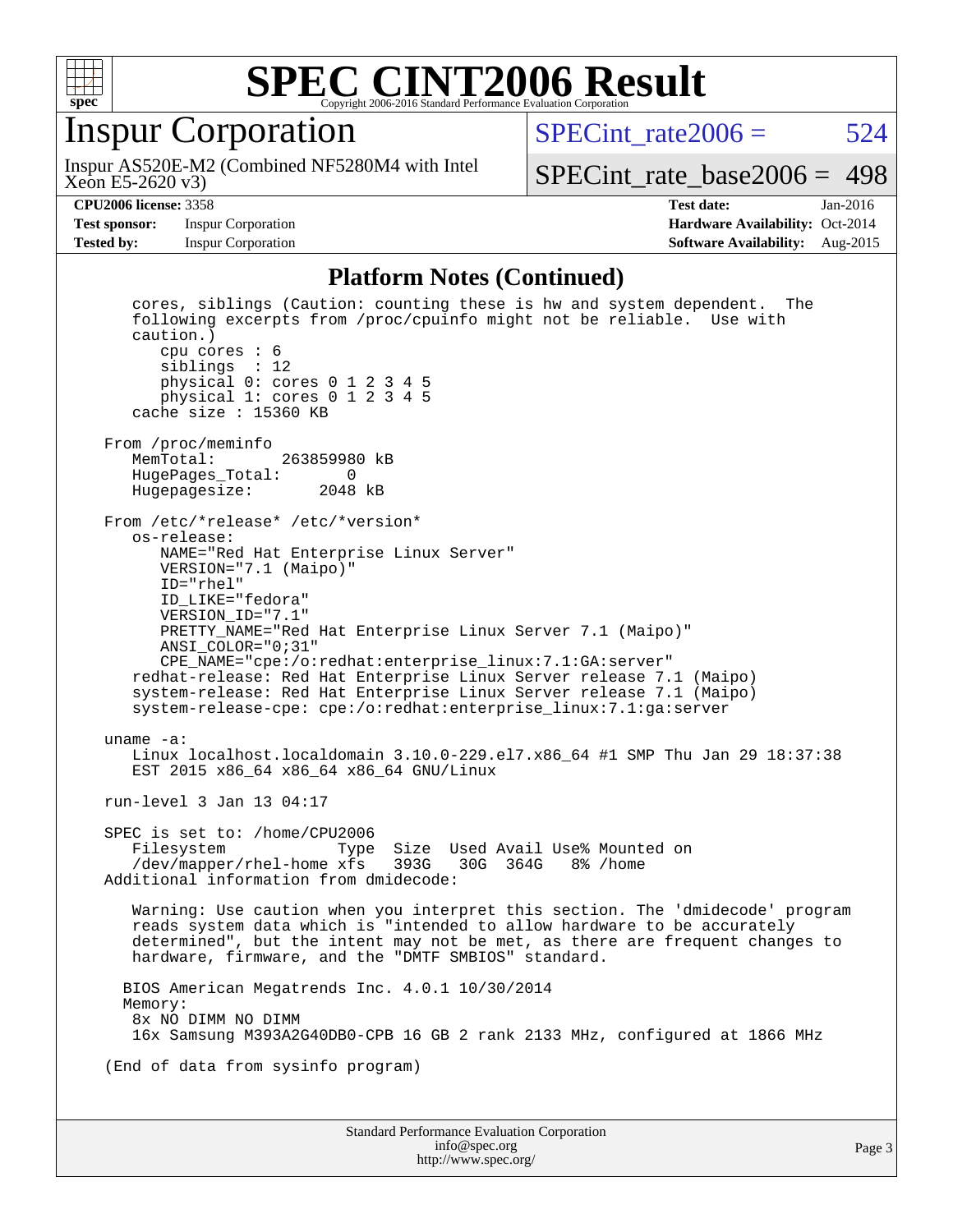

### Inspur Corporation

Xeon E5-2620 v3) Inspur AS520E-M2 (Combined NF5280M4 with Intel SPECint rate $2006 = 524$ 

[SPECint\\_rate\\_base2006 =](http://www.spec.org/auto/cpu2006/Docs/result-fields.html#SPECintratebase2006) 498

**[Test sponsor:](http://www.spec.org/auto/cpu2006/Docs/result-fields.html#Testsponsor)** Inspur Corporation **[Hardware Availability:](http://www.spec.org/auto/cpu2006/Docs/result-fields.html#HardwareAvailability)** Oct-2014

**[CPU2006 license:](http://www.spec.org/auto/cpu2006/Docs/result-fields.html#CPU2006license)** 3358 **[Test date:](http://www.spec.org/auto/cpu2006/Docs/result-fields.html#Testdate)** Jan-2016 **[Tested by:](http://www.spec.org/auto/cpu2006/Docs/result-fields.html#Testedby)** Inspur Corporation **[Software Availability:](http://www.spec.org/auto/cpu2006/Docs/result-fields.html#SoftwareAvailability)** Aug-2015

#### **[General Notes](http://www.spec.org/auto/cpu2006/Docs/result-fields.html#GeneralNotes)**

Environment variables set by runspec before the start of the run: LD\_LIBRARY\_PATH = "/home/CPU2006/libs/32:/home/CPU2006/libs/64:/home/CPU2006/sh"

 Binaries compiled on a system with 1x Intel Core i5-4670K CPU + 32GB memory using RedHat EL 7.1 Transparent Huge Pages enabled with: echo always > /sys/kernel/mm/transparent\_hugepage/enabled Filesystem page cache cleared with: echo 1> /proc/sys/vm/drop\_caches runspec command invoked through numactl i.e.: numactl --interleave=all runspec <etc>

#### **[Base Compiler Invocation](http://www.spec.org/auto/cpu2006/Docs/result-fields.html#BaseCompilerInvocation)**

#### [C benchmarks](http://www.spec.org/auto/cpu2006/Docs/result-fields.html#Cbenchmarks):

[icc -m32 -L/opt/intel/compilers\\_and\\_libraries\\_2016/linux/compiler/lib/ia32\\_lin](http://www.spec.org/cpu2006/results/res2016q1/cpu2006-20160201-38954.flags.html#user_CCbase_intel_icc_e10256ba5924b668798078a321b0cb3f)

#### [C++ benchmarks:](http://www.spec.org/auto/cpu2006/Docs/result-fields.html#CXXbenchmarks)

[icpc -m32 -L/opt/intel/compilers\\_and\\_libraries\\_2016/linux/compiler/lib/ia32\\_lin](http://www.spec.org/cpu2006/results/res2016q1/cpu2006-20160201-38954.flags.html#user_CXXbase_intel_icpc_b4f50a394bdb4597aa5879c16bc3f5c5)

#### **[Base Portability Flags](http://www.spec.org/auto/cpu2006/Docs/result-fields.html#BasePortabilityFlags)**

 400.perlbench: [-D\\_FILE\\_OFFSET\\_BITS=64](http://www.spec.org/cpu2006/results/res2016q1/cpu2006-20160201-38954.flags.html#user_basePORTABILITY400_perlbench_file_offset_bits_64_438cf9856305ebd76870a2c6dc2689ab) [-DSPEC\\_CPU\\_LINUX\\_IA32](http://www.spec.org/cpu2006/results/res2016q1/cpu2006-20160201-38954.flags.html#b400.perlbench_baseCPORTABILITY_DSPEC_CPU_LINUX_IA32) 401.bzip2: [-D\\_FILE\\_OFFSET\\_BITS=64](http://www.spec.org/cpu2006/results/res2016q1/cpu2006-20160201-38954.flags.html#user_basePORTABILITY401_bzip2_file_offset_bits_64_438cf9856305ebd76870a2c6dc2689ab) 403.gcc: [-D\\_FILE\\_OFFSET\\_BITS=64](http://www.spec.org/cpu2006/results/res2016q1/cpu2006-20160201-38954.flags.html#user_basePORTABILITY403_gcc_file_offset_bits_64_438cf9856305ebd76870a2c6dc2689ab) 429.mcf: [-D\\_FILE\\_OFFSET\\_BITS=64](http://www.spec.org/cpu2006/results/res2016q1/cpu2006-20160201-38954.flags.html#user_basePORTABILITY429_mcf_file_offset_bits_64_438cf9856305ebd76870a2c6dc2689ab) 445.gobmk: [-D\\_FILE\\_OFFSET\\_BITS=64](http://www.spec.org/cpu2006/results/res2016q1/cpu2006-20160201-38954.flags.html#user_basePORTABILITY445_gobmk_file_offset_bits_64_438cf9856305ebd76870a2c6dc2689ab) 456.hmmer: [-D\\_FILE\\_OFFSET\\_BITS=64](http://www.spec.org/cpu2006/results/res2016q1/cpu2006-20160201-38954.flags.html#user_basePORTABILITY456_hmmer_file_offset_bits_64_438cf9856305ebd76870a2c6dc2689ab) 458.sjeng: [-D\\_FILE\\_OFFSET\\_BITS=64](http://www.spec.org/cpu2006/results/res2016q1/cpu2006-20160201-38954.flags.html#user_basePORTABILITY458_sjeng_file_offset_bits_64_438cf9856305ebd76870a2c6dc2689ab) 462.libquantum: [-D\\_FILE\\_OFFSET\\_BITS=64](http://www.spec.org/cpu2006/results/res2016q1/cpu2006-20160201-38954.flags.html#user_basePORTABILITY462_libquantum_file_offset_bits_64_438cf9856305ebd76870a2c6dc2689ab) [-DSPEC\\_CPU\\_LINUX](http://www.spec.org/cpu2006/results/res2016q1/cpu2006-20160201-38954.flags.html#b462.libquantum_baseCPORTABILITY_DSPEC_CPU_LINUX) 464.h264ref: [-D\\_FILE\\_OFFSET\\_BITS=64](http://www.spec.org/cpu2006/results/res2016q1/cpu2006-20160201-38954.flags.html#user_basePORTABILITY464_h264ref_file_offset_bits_64_438cf9856305ebd76870a2c6dc2689ab) 471.omnetpp: [-D\\_FILE\\_OFFSET\\_BITS=64](http://www.spec.org/cpu2006/results/res2016q1/cpu2006-20160201-38954.flags.html#user_basePORTABILITY471_omnetpp_file_offset_bits_64_438cf9856305ebd76870a2c6dc2689ab) 473.astar: [-D\\_FILE\\_OFFSET\\_BITS=64](http://www.spec.org/cpu2006/results/res2016q1/cpu2006-20160201-38954.flags.html#user_basePORTABILITY473_astar_file_offset_bits_64_438cf9856305ebd76870a2c6dc2689ab) 483.xalancbmk: [-D\\_FILE\\_OFFSET\\_BITS=64](http://www.spec.org/cpu2006/results/res2016q1/cpu2006-20160201-38954.flags.html#user_basePORTABILITY483_xalancbmk_file_offset_bits_64_438cf9856305ebd76870a2c6dc2689ab) [-DSPEC\\_CPU\\_LINUX](http://www.spec.org/cpu2006/results/res2016q1/cpu2006-20160201-38954.flags.html#b483.xalancbmk_baseCXXPORTABILITY_DSPEC_CPU_LINUX)

#### **[Base Optimization Flags](http://www.spec.org/auto/cpu2006/Docs/result-fields.html#BaseOptimizationFlags)**

[C benchmarks](http://www.spec.org/auto/cpu2006/Docs/result-fields.html#Cbenchmarks):

[-xCORE-AVX2](http://www.spec.org/cpu2006/results/res2016q1/cpu2006-20160201-38954.flags.html#user_CCbase_f-xAVX2_5f5fc0cbe2c9f62c816d3e45806c70d7) [-ipo](http://www.spec.org/cpu2006/results/res2016q1/cpu2006-20160201-38954.flags.html#user_CCbase_f-ipo) [-O3](http://www.spec.org/cpu2006/results/res2016q1/cpu2006-20160201-38954.flags.html#user_CCbase_f-O3) [-no-prec-div](http://www.spec.org/cpu2006/results/res2016q1/cpu2006-20160201-38954.flags.html#user_CCbase_f-no-prec-div) [-opt-prefetch](http://www.spec.org/cpu2006/results/res2016q1/cpu2006-20160201-38954.flags.html#user_CCbase_f-opt-prefetch) [-opt-mem-layout-trans=3](http://www.spec.org/cpu2006/results/res2016q1/cpu2006-20160201-38954.flags.html#user_CCbase_f-opt-mem-layout-trans_a7b82ad4bd7abf52556d4961a2ae94d5)

[C++ benchmarks:](http://www.spec.org/auto/cpu2006/Docs/result-fields.html#CXXbenchmarks)

[-xCORE-AVX2](http://www.spec.org/cpu2006/results/res2016q1/cpu2006-20160201-38954.flags.html#user_CXXbase_f-xAVX2_5f5fc0cbe2c9f62c816d3e45806c70d7) [-ipo](http://www.spec.org/cpu2006/results/res2016q1/cpu2006-20160201-38954.flags.html#user_CXXbase_f-ipo) [-O3](http://www.spec.org/cpu2006/results/res2016q1/cpu2006-20160201-38954.flags.html#user_CXXbase_f-O3) [-no-prec-div](http://www.spec.org/cpu2006/results/res2016q1/cpu2006-20160201-38954.flags.html#user_CXXbase_f-no-prec-div) [-opt-prefetch](http://www.spec.org/cpu2006/results/res2016q1/cpu2006-20160201-38954.flags.html#user_CXXbase_f-opt-prefetch) [-opt-mem-layout-trans=3](http://www.spec.org/cpu2006/results/res2016q1/cpu2006-20160201-38954.flags.html#user_CXXbase_f-opt-mem-layout-trans_a7b82ad4bd7abf52556d4961a2ae94d5) [-Wl,-z,muldefs](http://www.spec.org/cpu2006/results/res2016q1/cpu2006-20160201-38954.flags.html#user_CXXbase_link_force_multiple1_74079c344b956b9658436fd1b6dd3a8a) [-L/sh -lsmartheap](http://www.spec.org/cpu2006/results/res2016q1/cpu2006-20160201-38954.flags.html#user_CXXbase_SmartHeap_32f6c82aa1ed9c52345d30cf6e4a0499)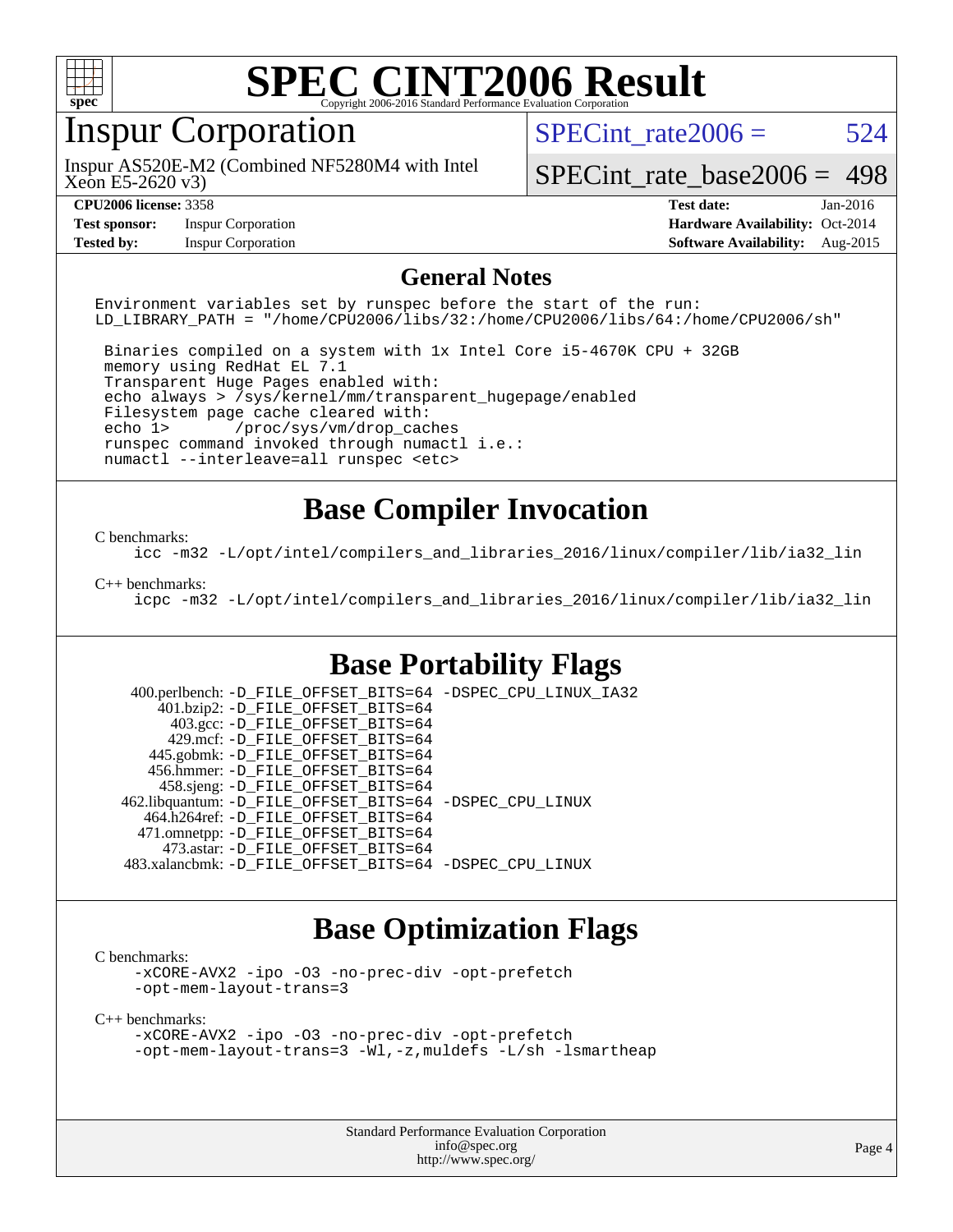

#### Inspur Corporation

Xeon E5-2620 v3) Inspur AS520E-M2 (Combined NF5280M4 with Intel SPECint rate $2006 = 524$ 

[SPECint\\_rate\\_base2006 =](http://www.spec.org/auto/cpu2006/Docs/result-fields.html#SPECintratebase2006) 498

**[Test sponsor:](http://www.spec.org/auto/cpu2006/Docs/result-fields.html#Testsponsor)** Inspur Corporation **[Hardware Availability:](http://www.spec.org/auto/cpu2006/Docs/result-fields.html#HardwareAvailability)** Oct-2014

**[CPU2006 license:](http://www.spec.org/auto/cpu2006/Docs/result-fields.html#CPU2006license)** 3358 **[Test date:](http://www.spec.org/auto/cpu2006/Docs/result-fields.html#Testdate)** Jan-2016 **[Tested by:](http://www.spec.org/auto/cpu2006/Docs/result-fields.html#Testedby)** Inspur Corporation **[Software Availability:](http://www.spec.org/auto/cpu2006/Docs/result-fields.html#SoftwareAvailability)** Aug-2015

#### **[Base Other Flags](http://www.spec.org/auto/cpu2006/Docs/result-fields.html#BaseOtherFlags)**

[C benchmarks](http://www.spec.org/auto/cpu2006/Docs/result-fields.html#Cbenchmarks):

403.gcc: [-Dalloca=\\_alloca](http://www.spec.org/cpu2006/results/res2016q1/cpu2006-20160201-38954.flags.html#b403.gcc_baseEXTRA_CFLAGS_Dalloca_be3056838c12de2578596ca5467af7f3)

**[Peak Compiler Invocation](http://www.spec.org/auto/cpu2006/Docs/result-fields.html#PeakCompilerInvocation)**

[C benchmarks \(except as noted below\)](http://www.spec.org/auto/cpu2006/Docs/result-fields.html#Cbenchmarksexceptasnotedbelow):

[icc -m32 -L/opt/intel/compilers\\_and\\_libraries\\_2016/linux/compiler/lib/ia32\\_lin](http://www.spec.org/cpu2006/results/res2016q1/cpu2006-20160201-38954.flags.html#user_CCpeak_intel_icc_e10256ba5924b668798078a321b0cb3f)

400.perlbench: [icc -m64](http://www.spec.org/cpu2006/results/res2016q1/cpu2006-20160201-38954.flags.html#user_peakCCLD400_perlbench_intel_icc_64bit_bda6cc9af1fdbb0edc3795bac97ada53)

401.bzip2: [icc -m64](http://www.spec.org/cpu2006/results/res2016q1/cpu2006-20160201-38954.flags.html#user_peakCCLD401_bzip2_intel_icc_64bit_bda6cc9af1fdbb0edc3795bac97ada53)

456.hmmer: [icc -m64](http://www.spec.org/cpu2006/results/res2016q1/cpu2006-20160201-38954.flags.html#user_peakCCLD456_hmmer_intel_icc_64bit_bda6cc9af1fdbb0edc3795bac97ada53)

458.sjeng: [icc -m64](http://www.spec.org/cpu2006/results/res2016q1/cpu2006-20160201-38954.flags.html#user_peakCCLD458_sjeng_intel_icc_64bit_bda6cc9af1fdbb0edc3795bac97ada53)

[C++ benchmarks:](http://www.spec.org/auto/cpu2006/Docs/result-fields.html#CXXbenchmarks)

[icpc -m32 -L/opt/intel/compilers\\_and\\_libraries\\_2016/linux/compiler/lib/ia32\\_lin](http://www.spec.org/cpu2006/results/res2016q1/cpu2006-20160201-38954.flags.html#user_CXXpeak_intel_icpc_b4f50a394bdb4597aa5879c16bc3f5c5)

#### **[Peak Portability Flags](http://www.spec.org/auto/cpu2006/Docs/result-fields.html#PeakPortabilityFlags)**

 400.perlbench: [-D\\_FILE\\_OFFSET\\_BITS=64](http://www.spec.org/cpu2006/results/res2016q1/cpu2006-20160201-38954.flags.html#user_peakPORTABILITY400_perlbench_file_offset_bits_64_438cf9856305ebd76870a2c6dc2689ab) [-DSPEC\\_CPU\\_LP64](http://www.spec.org/cpu2006/results/res2016q1/cpu2006-20160201-38954.flags.html#b400.perlbench_peakCPORTABILITY_DSPEC_CPU_LP64) [-DSPEC\\_CPU\\_LINUX\\_X64](http://www.spec.org/cpu2006/results/res2016q1/cpu2006-20160201-38954.flags.html#b400.perlbench_peakCPORTABILITY_DSPEC_CPU_LINUX_X64) 401.bzip2: [-D\\_FILE\\_OFFSET\\_BITS=64](http://www.spec.org/cpu2006/results/res2016q1/cpu2006-20160201-38954.flags.html#user_peakPORTABILITY401_bzip2_file_offset_bits_64_438cf9856305ebd76870a2c6dc2689ab) [-DSPEC\\_CPU\\_LP64](http://www.spec.org/cpu2006/results/res2016q1/cpu2006-20160201-38954.flags.html#suite_peakCPORTABILITY401_bzip2_DSPEC_CPU_LP64) 403.gcc: [-D\\_FILE\\_OFFSET\\_BITS=64](http://www.spec.org/cpu2006/results/res2016q1/cpu2006-20160201-38954.flags.html#user_peakPORTABILITY403_gcc_file_offset_bits_64_438cf9856305ebd76870a2c6dc2689ab) 429.mcf: [-D\\_FILE\\_OFFSET\\_BITS=64](http://www.spec.org/cpu2006/results/res2016q1/cpu2006-20160201-38954.flags.html#user_peakPORTABILITY429_mcf_file_offset_bits_64_438cf9856305ebd76870a2c6dc2689ab) 445.gobmk: [-D\\_FILE\\_OFFSET\\_BITS=64](http://www.spec.org/cpu2006/results/res2016q1/cpu2006-20160201-38954.flags.html#user_peakPORTABILITY445_gobmk_file_offset_bits_64_438cf9856305ebd76870a2c6dc2689ab) 456.hmmer: [-D\\_FILE\\_OFFSET\\_BITS=64](http://www.spec.org/cpu2006/results/res2016q1/cpu2006-20160201-38954.flags.html#user_peakPORTABILITY456_hmmer_file_offset_bits_64_438cf9856305ebd76870a2c6dc2689ab) [-DSPEC\\_CPU\\_LP64](http://www.spec.org/cpu2006/results/res2016q1/cpu2006-20160201-38954.flags.html#suite_peakCPORTABILITY456_hmmer_DSPEC_CPU_LP64) 458.sjeng: [-D\\_FILE\\_OFFSET\\_BITS=64](http://www.spec.org/cpu2006/results/res2016q1/cpu2006-20160201-38954.flags.html#user_peakPORTABILITY458_sjeng_file_offset_bits_64_438cf9856305ebd76870a2c6dc2689ab) [-DSPEC\\_CPU\\_LP64](http://www.spec.org/cpu2006/results/res2016q1/cpu2006-20160201-38954.flags.html#suite_peakCPORTABILITY458_sjeng_DSPEC_CPU_LP64) 462.libquantum: [-D\\_FILE\\_OFFSET\\_BITS=64](http://www.spec.org/cpu2006/results/res2016q1/cpu2006-20160201-38954.flags.html#user_peakPORTABILITY462_libquantum_file_offset_bits_64_438cf9856305ebd76870a2c6dc2689ab) [-DSPEC\\_CPU\\_LINUX](http://www.spec.org/cpu2006/results/res2016q1/cpu2006-20160201-38954.flags.html#b462.libquantum_peakCPORTABILITY_DSPEC_CPU_LINUX) 464.h264ref: [-D\\_FILE\\_OFFSET\\_BITS=64](http://www.spec.org/cpu2006/results/res2016q1/cpu2006-20160201-38954.flags.html#user_peakPORTABILITY464_h264ref_file_offset_bits_64_438cf9856305ebd76870a2c6dc2689ab) 471.omnetpp: [-D\\_FILE\\_OFFSET\\_BITS=64](http://www.spec.org/cpu2006/results/res2016q1/cpu2006-20160201-38954.flags.html#user_peakPORTABILITY471_omnetpp_file_offset_bits_64_438cf9856305ebd76870a2c6dc2689ab) 473.astar: [-D\\_FILE\\_OFFSET\\_BITS=64](http://www.spec.org/cpu2006/results/res2016q1/cpu2006-20160201-38954.flags.html#user_peakPORTABILITY473_astar_file_offset_bits_64_438cf9856305ebd76870a2c6dc2689ab) 483.xalancbmk: [-D\\_FILE\\_OFFSET\\_BITS=64](http://www.spec.org/cpu2006/results/res2016q1/cpu2006-20160201-38954.flags.html#user_peakPORTABILITY483_xalancbmk_file_offset_bits_64_438cf9856305ebd76870a2c6dc2689ab) [-DSPEC\\_CPU\\_LINUX](http://www.spec.org/cpu2006/results/res2016q1/cpu2006-20160201-38954.flags.html#b483.xalancbmk_peakCXXPORTABILITY_DSPEC_CPU_LINUX)

#### **[Peak Optimization Flags](http://www.spec.org/auto/cpu2006/Docs/result-fields.html#PeakOptimizationFlags)**

[C benchmarks](http://www.spec.org/auto/cpu2006/Docs/result-fields.html#Cbenchmarks):

 400.perlbench: [-xCORE-AVX2](http://www.spec.org/cpu2006/results/res2016q1/cpu2006-20160201-38954.flags.html#user_peakPASS2_CFLAGSPASS2_LDCFLAGS400_perlbench_f-xAVX2_5f5fc0cbe2c9f62c816d3e45806c70d7)(pass 2) [-prof-gen:threadsafe](http://www.spec.org/cpu2006/results/res2016q1/cpu2006-20160201-38954.flags.html#user_peakPASS1_CFLAGSPASS1_LDCFLAGS400_perlbench_prof_gen_21a26eb79f378b550acd7bec9fe4467a)(pass 1) [-ipo](http://www.spec.org/cpu2006/results/res2016q1/cpu2006-20160201-38954.flags.html#user_peakPASS2_CFLAGSPASS2_LDCFLAGS400_perlbench_f-ipo)(pass 2) [-O3](http://www.spec.org/cpu2006/results/res2016q1/cpu2006-20160201-38954.flags.html#user_peakPASS2_CFLAGSPASS2_LDCFLAGS400_perlbench_f-O3)(pass 2) [-no-prec-div](http://www.spec.org/cpu2006/results/res2016q1/cpu2006-20160201-38954.flags.html#user_peakPASS2_CFLAGSPASS2_LDCFLAGS400_perlbench_f-no-prec-div)(pass 2) [-par-num-threads=1](http://www.spec.org/cpu2006/results/res2016q1/cpu2006-20160201-38954.flags.html#user_peakPASS1_CFLAGSPASS1_LDCFLAGS400_perlbench_par_num_threads_786a6ff141b4e9e90432e998842df6c2)(pass 1) [-prof-use](http://www.spec.org/cpu2006/results/res2016q1/cpu2006-20160201-38954.flags.html#user_peakPASS2_CFLAGSPASS2_LDCFLAGS400_perlbench_prof_use_bccf7792157ff70d64e32fe3e1250b55)(pass 2) [-auto-ilp32](http://www.spec.org/cpu2006/results/res2016q1/cpu2006-20160201-38954.flags.html#user_peakCOPTIMIZE400_perlbench_f-auto-ilp32)

Continued on next page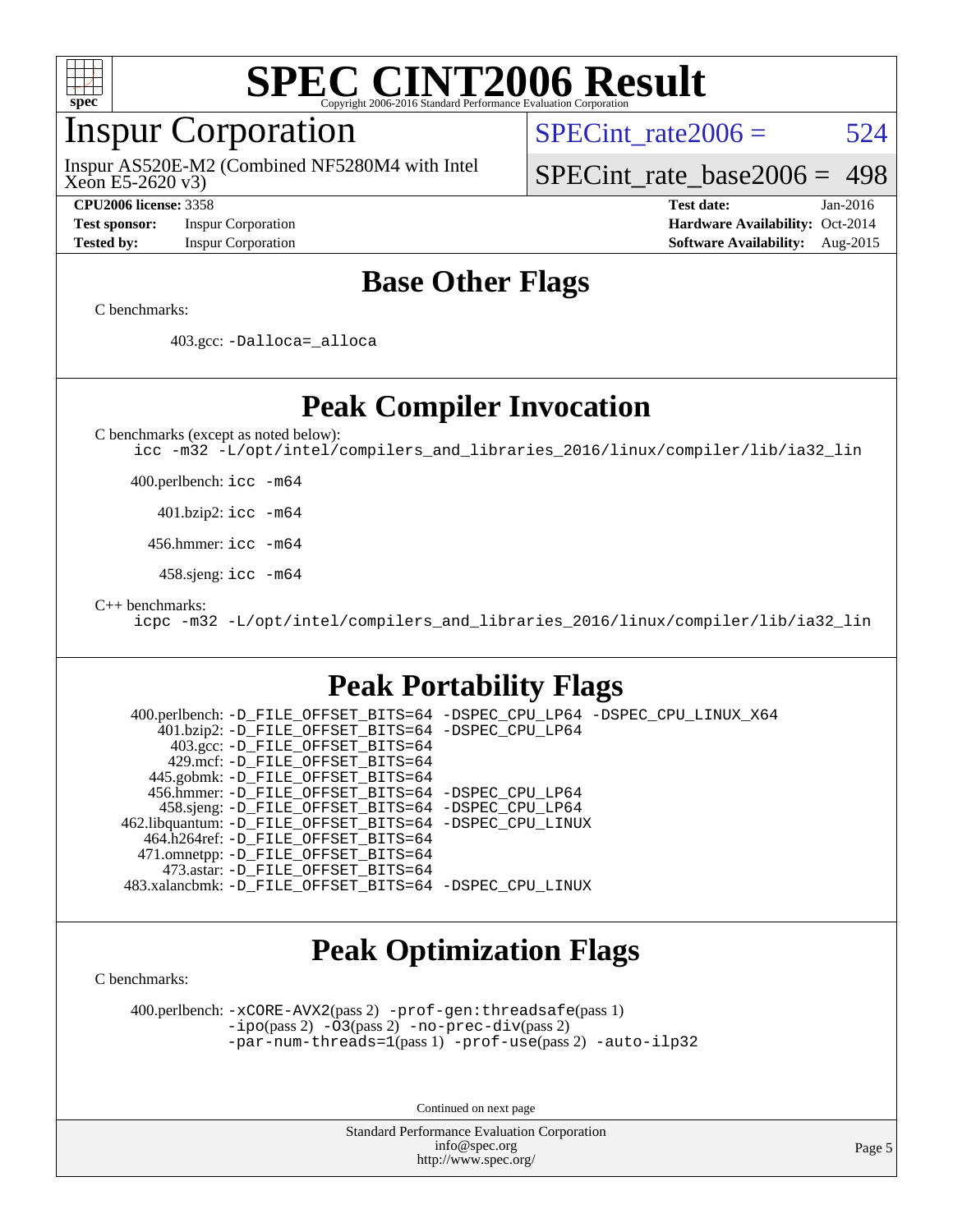

### Inspur Corporation

Xeon E5-2620 v3) Inspur AS520E-M2 (Combined NF5280M4 with Intel SPECint rate $2006 = 524$ 

[SPECint\\_rate\\_base2006 =](http://www.spec.org/auto/cpu2006/Docs/result-fields.html#SPECintratebase2006) 498

**[Test sponsor:](http://www.spec.org/auto/cpu2006/Docs/result-fields.html#Testsponsor)** Inspur Corporation **[Hardware Availability:](http://www.spec.org/auto/cpu2006/Docs/result-fields.html#HardwareAvailability)** Oct-2014

**[CPU2006 license:](http://www.spec.org/auto/cpu2006/Docs/result-fields.html#CPU2006license)** 3358 **[Test date:](http://www.spec.org/auto/cpu2006/Docs/result-fields.html#Testdate)** Jan-2016 **[Tested by:](http://www.spec.org/auto/cpu2006/Docs/result-fields.html#Testedby)** Inspur Corporation **[Software Availability:](http://www.spec.org/auto/cpu2006/Docs/result-fields.html#SoftwareAvailability)** Aug-2015

#### **[Peak Optimization Flags \(Continued\)](http://www.spec.org/auto/cpu2006/Docs/result-fields.html#PeakOptimizationFlags)**

 401.bzip2: [-xCORE-AVX2](http://www.spec.org/cpu2006/results/res2016q1/cpu2006-20160201-38954.flags.html#user_peakPASS2_CFLAGSPASS2_LDCFLAGS401_bzip2_f-xAVX2_5f5fc0cbe2c9f62c816d3e45806c70d7)(pass 2) [-prof-gen:threadsafe](http://www.spec.org/cpu2006/results/res2016q1/cpu2006-20160201-38954.flags.html#user_peakPASS1_CFLAGSPASS1_LDCFLAGS401_bzip2_prof_gen_21a26eb79f378b550acd7bec9fe4467a)(pass 1)  $-i\text{po}(pass 2) -03(pass 2) -no-prec-div(pass 2)$  $-i\text{po}(pass 2) -03(pass 2) -no-prec-div(pass 2)$  $-i\text{po}(pass 2) -03(pass 2) -no-prec-div(pass 2)$ [-par-num-threads=1](http://www.spec.org/cpu2006/results/res2016q1/cpu2006-20160201-38954.flags.html#user_peakPASS1_CFLAGSPASS1_LDCFLAGS401_bzip2_par_num_threads_786a6ff141b4e9e90432e998842df6c2)(pass 1) [-prof-use](http://www.spec.org/cpu2006/results/res2016q1/cpu2006-20160201-38954.flags.html#user_peakPASS2_CFLAGSPASS2_LDCFLAGS401_bzip2_prof_use_bccf7792157ff70d64e32fe3e1250b55)(pass 2) [-opt-prefetch](http://www.spec.org/cpu2006/results/res2016q1/cpu2006-20160201-38954.flags.html#user_peakCOPTIMIZE401_bzip2_f-opt-prefetch) [-auto-ilp32](http://www.spec.org/cpu2006/results/res2016q1/cpu2006-20160201-38954.flags.html#user_peakCOPTIMIZE401_bzip2_f-auto-ilp32) [-ansi-alias](http://www.spec.org/cpu2006/results/res2016q1/cpu2006-20160201-38954.flags.html#user_peakCOPTIMIZE401_bzip2_f-ansi-alias) 403.gcc: [-xCORE-AVX2](http://www.spec.org/cpu2006/results/res2016q1/cpu2006-20160201-38954.flags.html#user_peakCOPTIMIZE403_gcc_f-xAVX2_5f5fc0cbe2c9f62c816d3e45806c70d7) [-ipo](http://www.spec.org/cpu2006/results/res2016q1/cpu2006-20160201-38954.flags.html#user_peakCOPTIMIZE403_gcc_f-ipo) [-O3](http://www.spec.org/cpu2006/results/res2016q1/cpu2006-20160201-38954.flags.html#user_peakCOPTIMIZE403_gcc_f-O3) [-no-prec-div](http://www.spec.org/cpu2006/results/res2016q1/cpu2006-20160201-38954.flags.html#user_peakCOPTIMIZE403_gcc_f-no-prec-div)  $429$ .mcf: basepeak = yes 445.gobmk: [-xCORE-AVX2](http://www.spec.org/cpu2006/results/res2016q1/cpu2006-20160201-38954.flags.html#user_peakPASS2_CFLAGSPASS2_LDCFLAGS445_gobmk_f-xAVX2_5f5fc0cbe2c9f62c816d3e45806c70d7)(pass 2) [-prof-gen:threadsafe](http://www.spec.org/cpu2006/results/res2016q1/cpu2006-20160201-38954.flags.html#user_peakPASS1_CFLAGSPASS1_LDCFLAGS445_gobmk_prof_gen_21a26eb79f378b550acd7bec9fe4467a)(pass 1) [-prof-use](http://www.spec.org/cpu2006/results/res2016q1/cpu2006-20160201-38954.flags.html#user_peakPASS2_CFLAGSPASS2_LDCFLAGS445_gobmk_prof_use_bccf7792157ff70d64e32fe3e1250b55)(pass 2) [-par-num-threads=1](http://www.spec.org/cpu2006/results/res2016q1/cpu2006-20160201-38954.flags.html#user_peakPASS1_CFLAGSPASS1_LDCFLAGS445_gobmk_par_num_threads_786a6ff141b4e9e90432e998842df6c2)(pass 1) [-ansi-alias](http://www.spec.org/cpu2006/results/res2016q1/cpu2006-20160201-38954.flags.html#user_peakCOPTIMIZE445_gobmk_f-ansi-alias) [-opt-mem-layout-trans=3](http://www.spec.org/cpu2006/results/res2016q1/cpu2006-20160201-38954.flags.html#user_peakCOPTIMIZE445_gobmk_f-opt-mem-layout-trans_a7b82ad4bd7abf52556d4961a2ae94d5) 456.hmmer: [-xCORE-AVX2](http://www.spec.org/cpu2006/results/res2016q1/cpu2006-20160201-38954.flags.html#user_peakCOPTIMIZE456_hmmer_f-xAVX2_5f5fc0cbe2c9f62c816d3e45806c70d7) [-ipo](http://www.spec.org/cpu2006/results/res2016q1/cpu2006-20160201-38954.flags.html#user_peakCOPTIMIZE456_hmmer_f-ipo) [-O3](http://www.spec.org/cpu2006/results/res2016q1/cpu2006-20160201-38954.flags.html#user_peakCOPTIMIZE456_hmmer_f-O3) [-no-prec-div](http://www.spec.org/cpu2006/results/res2016q1/cpu2006-20160201-38954.flags.html#user_peakCOPTIMIZE456_hmmer_f-no-prec-div) [-unroll2](http://www.spec.org/cpu2006/results/res2016q1/cpu2006-20160201-38954.flags.html#user_peakCOPTIMIZE456_hmmer_f-unroll_784dae83bebfb236979b41d2422d7ec2) [-auto-ilp32](http://www.spec.org/cpu2006/results/res2016q1/cpu2006-20160201-38954.flags.html#user_peakCOPTIMIZE456_hmmer_f-auto-ilp32) 458.sjeng: [-xCORE-AVX2](http://www.spec.org/cpu2006/results/res2016q1/cpu2006-20160201-38954.flags.html#user_peakPASS2_CFLAGSPASS2_LDCFLAGS458_sjeng_f-xAVX2_5f5fc0cbe2c9f62c816d3e45806c70d7)(pass 2) [-prof-gen:threadsafe](http://www.spec.org/cpu2006/results/res2016q1/cpu2006-20160201-38954.flags.html#user_peakPASS1_CFLAGSPASS1_LDCFLAGS458_sjeng_prof_gen_21a26eb79f378b550acd7bec9fe4467a)(pass 1)  $-i\text{po}(pass 2) -\overline{O}3(pass 2)$  [-no-prec-div](http://www.spec.org/cpu2006/results/res2016q1/cpu2006-20160201-38954.flags.html#user_peakPASS2_CFLAGSPASS2_LDCFLAGS458_sjeng_f-no-prec-div)(pass 2) [-par-num-threads=1](http://www.spec.org/cpu2006/results/res2016q1/cpu2006-20160201-38954.flags.html#user_peakPASS1_CFLAGSPASS1_LDCFLAGS458_sjeng_par_num_threads_786a6ff141b4e9e90432e998842df6c2)(pass 1) [-prof-use](http://www.spec.org/cpu2006/results/res2016q1/cpu2006-20160201-38954.flags.html#user_peakPASS2_CFLAGSPASS2_LDCFLAGS458_sjeng_prof_use_bccf7792157ff70d64e32fe3e1250b55)(pass 2) [-unroll4](http://www.spec.org/cpu2006/results/res2016q1/cpu2006-20160201-38954.flags.html#user_peakCOPTIMIZE458_sjeng_f-unroll_4e5e4ed65b7fd20bdcd365bec371b81f) [-auto-ilp32](http://www.spec.org/cpu2006/results/res2016q1/cpu2006-20160201-38954.flags.html#user_peakCOPTIMIZE458_sjeng_f-auto-ilp32) 462.libquantum: basepeak = yes 464.h264ref: [-xCORE-AVX2](http://www.spec.org/cpu2006/results/res2016q1/cpu2006-20160201-38954.flags.html#user_peakPASS2_CFLAGSPASS2_LDCFLAGS464_h264ref_f-xAVX2_5f5fc0cbe2c9f62c816d3e45806c70d7)(pass 2) [-prof-gen:threadsafe](http://www.spec.org/cpu2006/results/res2016q1/cpu2006-20160201-38954.flags.html#user_peakPASS1_CFLAGSPASS1_LDCFLAGS464_h264ref_prof_gen_21a26eb79f378b550acd7bec9fe4467a)(pass 1) [-ipo](http://www.spec.org/cpu2006/results/res2016q1/cpu2006-20160201-38954.flags.html#user_peakPASS2_CFLAGSPASS2_LDCFLAGS464_h264ref_f-ipo)(pass 2) [-O3](http://www.spec.org/cpu2006/results/res2016q1/cpu2006-20160201-38954.flags.html#user_peakPASS2_CFLAGSPASS2_LDCFLAGS464_h264ref_f-O3)(pass 2) [-no-prec-div](http://www.spec.org/cpu2006/results/res2016q1/cpu2006-20160201-38954.flags.html#user_peakPASS2_CFLAGSPASS2_LDCFLAGS464_h264ref_f-no-prec-div)(pass 2) [-par-num-threads=1](http://www.spec.org/cpu2006/results/res2016q1/cpu2006-20160201-38954.flags.html#user_peakPASS1_CFLAGSPASS1_LDCFLAGS464_h264ref_par_num_threads_786a6ff141b4e9e90432e998842df6c2)(pass 1) [-prof-use](http://www.spec.org/cpu2006/results/res2016q1/cpu2006-20160201-38954.flags.html#user_peakPASS2_CFLAGSPASS2_LDCFLAGS464_h264ref_prof_use_bccf7792157ff70d64e32fe3e1250b55)(pass 2) [-unroll2](http://www.spec.org/cpu2006/results/res2016q1/cpu2006-20160201-38954.flags.html#user_peakCOPTIMIZE464_h264ref_f-unroll_784dae83bebfb236979b41d2422d7ec2) [-ansi-alias](http://www.spec.org/cpu2006/results/res2016q1/cpu2006-20160201-38954.flags.html#user_peakCOPTIMIZE464_h264ref_f-ansi-alias) [C++ benchmarks:](http://www.spec.org/auto/cpu2006/Docs/result-fields.html#CXXbenchmarks) 471.omnetpp: [-xCORE-AVX2](http://www.spec.org/cpu2006/results/res2016q1/cpu2006-20160201-38954.flags.html#user_peakPASS2_CXXFLAGSPASS2_LDCXXFLAGS471_omnetpp_f-xAVX2_5f5fc0cbe2c9f62c816d3e45806c70d7)(pass 2) [-prof-gen:threadsafe](http://www.spec.org/cpu2006/results/res2016q1/cpu2006-20160201-38954.flags.html#user_peakPASS1_CXXFLAGSPASS1_LDCXXFLAGS471_omnetpp_prof_gen_21a26eb79f378b550acd7bec9fe4467a)(pass 1)  $-ipo(pass 2) -\overline{03(pass 2)}$  $-ipo(pass 2) -\overline{03(pass 2)}$  [-no-prec-div](http://www.spec.org/cpu2006/results/res2016q1/cpu2006-20160201-38954.flags.html#user_peakPASS2_CXXFLAGSPASS2_LDCXXFLAGS471_omnetpp_f-no-prec-div)(pass 2) [-par-num-threads=1](http://www.spec.org/cpu2006/results/res2016q1/cpu2006-20160201-38954.flags.html#user_peakPASS1_CXXFLAGSPASS1_LDCXXFLAGS471_omnetpp_par_num_threads_786a6ff141b4e9e90432e998842df6c2)(pass 1) [-prof-use](http://www.spec.org/cpu2006/results/res2016q1/cpu2006-20160201-38954.flags.html#user_peakPASS2_CXXFLAGSPASS2_LDCXXFLAGS471_omnetpp_prof_use_bccf7792157ff70d64e32fe3e1250b55)(pass 2) [-ansi-alias](http://www.spec.org/cpu2006/results/res2016q1/cpu2006-20160201-38954.flags.html#user_peakCXXOPTIMIZE471_omnetpp_f-ansi-alias) [-opt-ra-region-strategy=block](http://www.spec.org/cpu2006/results/res2016q1/cpu2006-20160201-38954.flags.html#user_peakCXXOPTIMIZE471_omnetpp_f-opt-ra-region-strategy_a0a37c372d03933b2a18d4af463c1f69) [-Wl,-z,muldefs](http://www.spec.org/cpu2006/results/res2016q1/cpu2006-20160201-38954.flags.html#user_peakEXTRA_LDFLAGS471_omnetpp_link_force_multiple1_74079c344b956b9658436fd1b6dd3a8a) [-L/sh -lsmartheap](http://www.spec.org/cpu2006/results/res2016q1/cpu2006-20160201-38954.flags.html#user_peakEXTRA_LIBS471_omnetpp_SmartHeap_32f6c82aa1ed9c52345d30cf6e4a0499) 473.astar: basepeak = yes

483.xalancbmk: basepeak = yes

#### **[Peak Other Flags](http://www.spec.org/auto/cpu2006/Docs/result-fields.html#PeakOtherFlags)**

[C benchmarks](http://www.spec.org/auto/cpu2006/Docs/result-fields.html#Cbenchmarks):

403.gcc: [-Dalloca=\\_alloca](http://www.spec.org/cpu2006/results/res2016q1/cpu2006-20160201-38954.flags.html#b403.gcc_peakEXTRA_CFLAGS_Dalloca_be3056838c12de2578596ca5467af7f3)